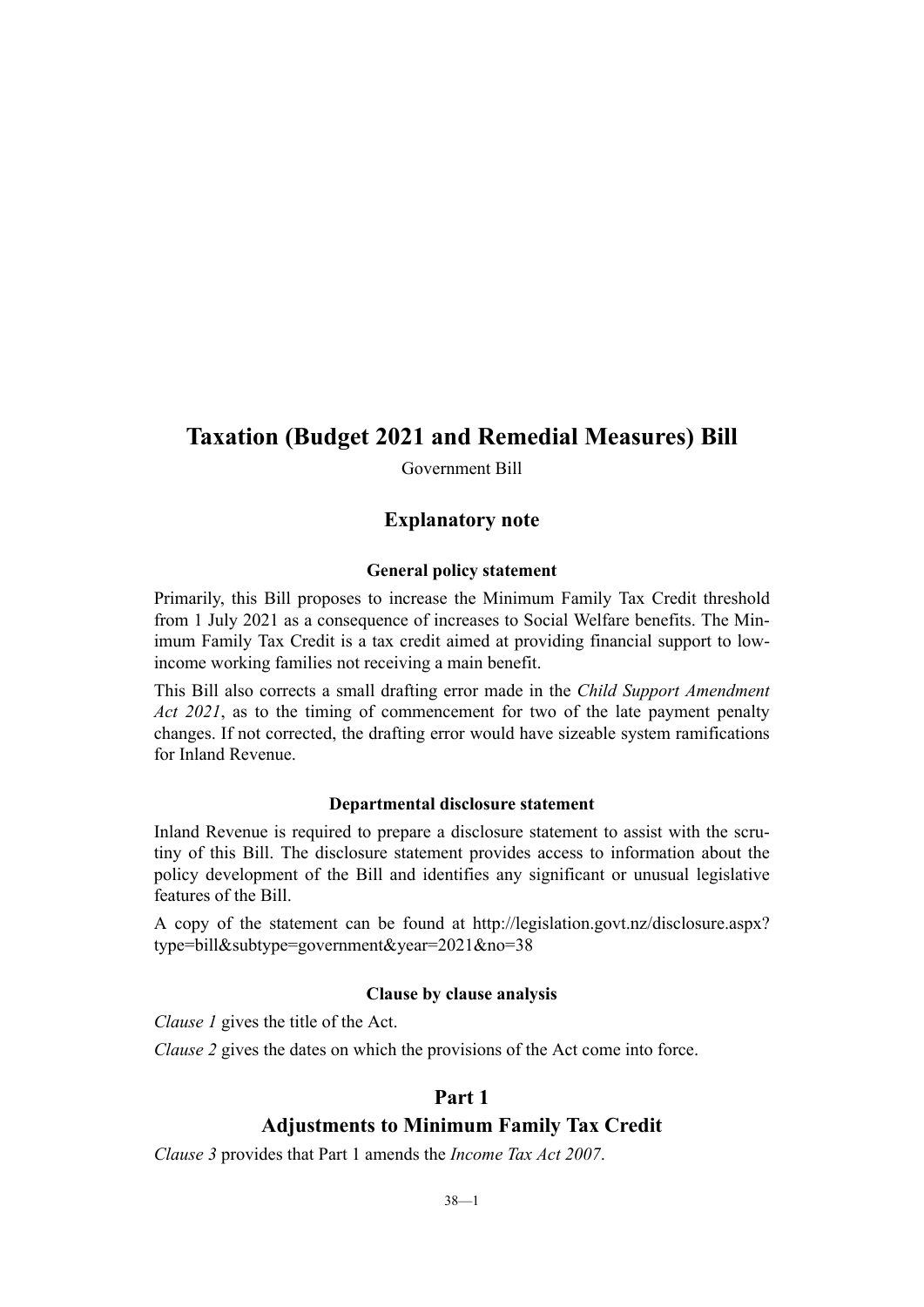*Clause 4* changes the prescribed amount for the *Minimum Family Tax Credit* to \$31,096, from 1 July 2021.

*Clauses 5 and 6* provide, effectively, 2 part-year instalment rates for the *Minimum Family Tax Credit* (1 April to 30 June, 1 July to 31 March) for the tax year starting 1 April 2021.

## **Part 2**

#### **Remedial measures**

*Clause 7* provides that Part 2 amends the *Child Support Act 1991*.

*Clauses 8 and 9* correct a small drafting error made in the *Child Support Amendment Act 2021*, as to the timing of commencement for two of the late payment penalty changes. If not corrected, the drafting error would have sizeable system ramifications for Inland Revenue.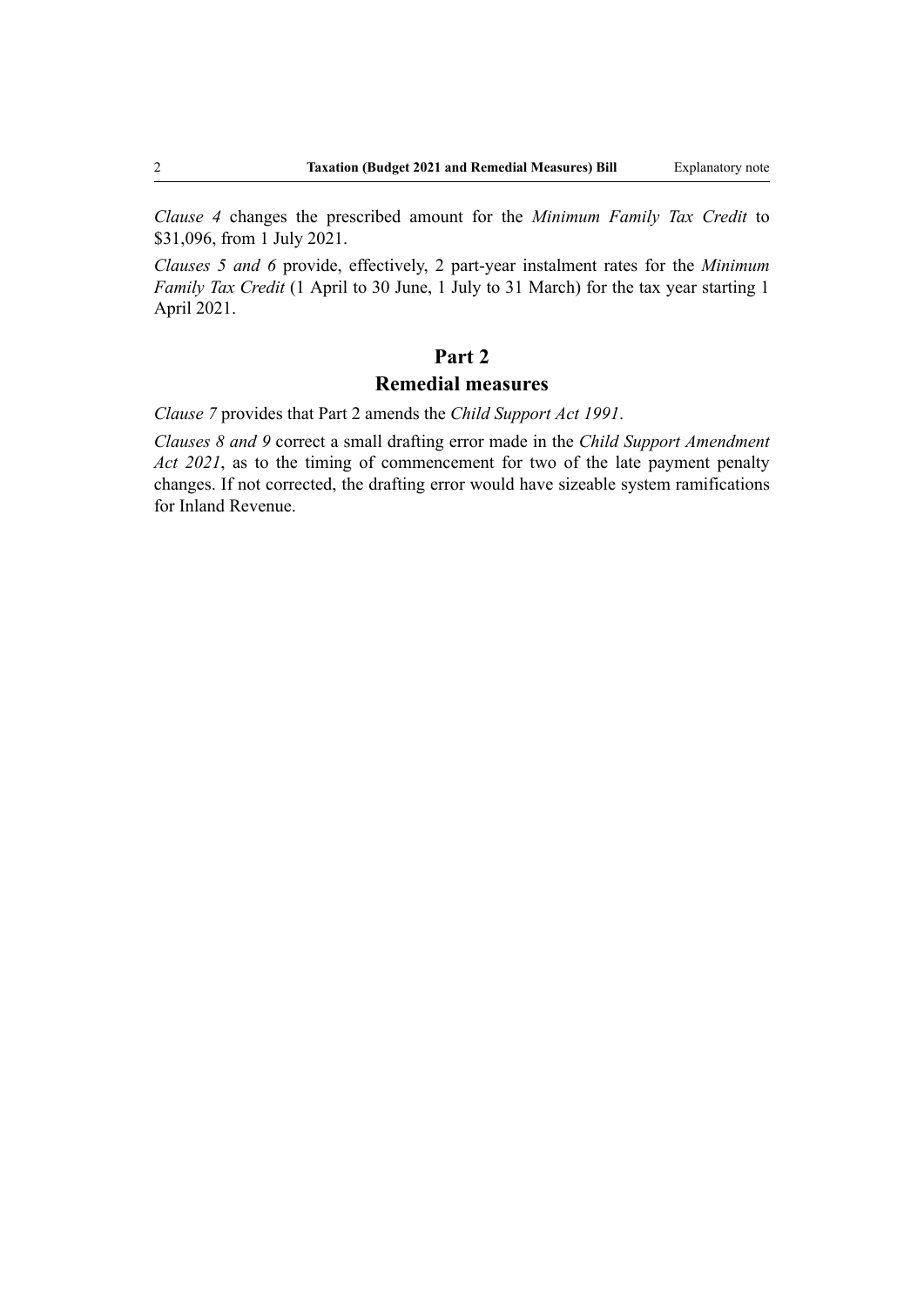*Hon David Parker*

# **Taxation (Budget 2021 and Remedial Measures) Bill**

Government Bill

## **Contents**

|                |                                                                                        |                                                                                      | Page                                            |  |  |
|----------------|----------------------------------------------------------------------------------------|--------------------------------------------------------------------------------------|-------------------------------------------------|--|--|
| $\mathbf{1}$   | Title                                                                                  |                                                                                      | $\overline{c}$                                  |  |  |
| $\overline{2}$ |                                                                                        | Commencement                                                                         | $\overline{2}$                                  |  |  |
|                |                                                                                        | Part 1                                                                               |                                                 |  |  |
|                |                                                                                        | <b>Adjustments to Minimum Family Tax Credit</b>                                      |                                                 |  |  |
| 3              |                                                                                        | Income Tax Act 2007                                                                  |                                                 |  |  |
| 4              | Section ME 1 amended (Minimum family tax credit)                                       |                                                                                      |                                                 |  |  |
| 5              | Sections MF 4F and MF 4G repealed                                                      |                                                                                      |                                                 |  |  |
| 6              | New sections MF 4H and MF 4I inserted                                                  |                                                                                      |                                                 |  |  |
|                |                                                                                        | MF 4H Calculation of instalments: 1 April 2021 to 30 June 2021                       | $\begin{array}{c} 2 \\ 2 \\ 2 \\ 2 \end{array}$ |  |  |
|                | MF 4I                                                                                  | Calculation of instalments: 1 July 2021 to 31 March 2022                             | 3                                               |  |  |
|                |                                                                                        | Part 2                                                                               |                                                 |  |  |
|                |                                                                                        | <b>Remedial measures</b>                                                             |                                                 |  |  |
| 7              |                                                                                        | Child Support Act 1991                                                               | $\overline{\mathcal{A}}$                        |  |  |
| 8              | Section 134 amended (Penalties for late payment of financial<br>support debts)         |                                                                                      |                                                 |  |  |
| 9              | Schedule 1 amended (Application, transitional, and savings                             |                                                                                      |                                                 |  |  |
|                | 2015)                                                                                  | provisions relating to amendments to Act made on or after 1 April                    |                                                 |  |  |
|                | Part 5                                                                                 |                                                                                      |                                                 |  |  |
|                | Provisions relating to Taxation (Budget 2021 and<br><b>Remedial Measures) Act 2021</b> |                                                                                      |                                                 |  |  |
|                | 23                                                                                     | Amendments to section 134 (Penalties for late payment<br>of financial support debts) | $\overline{4}$                                  |  |  |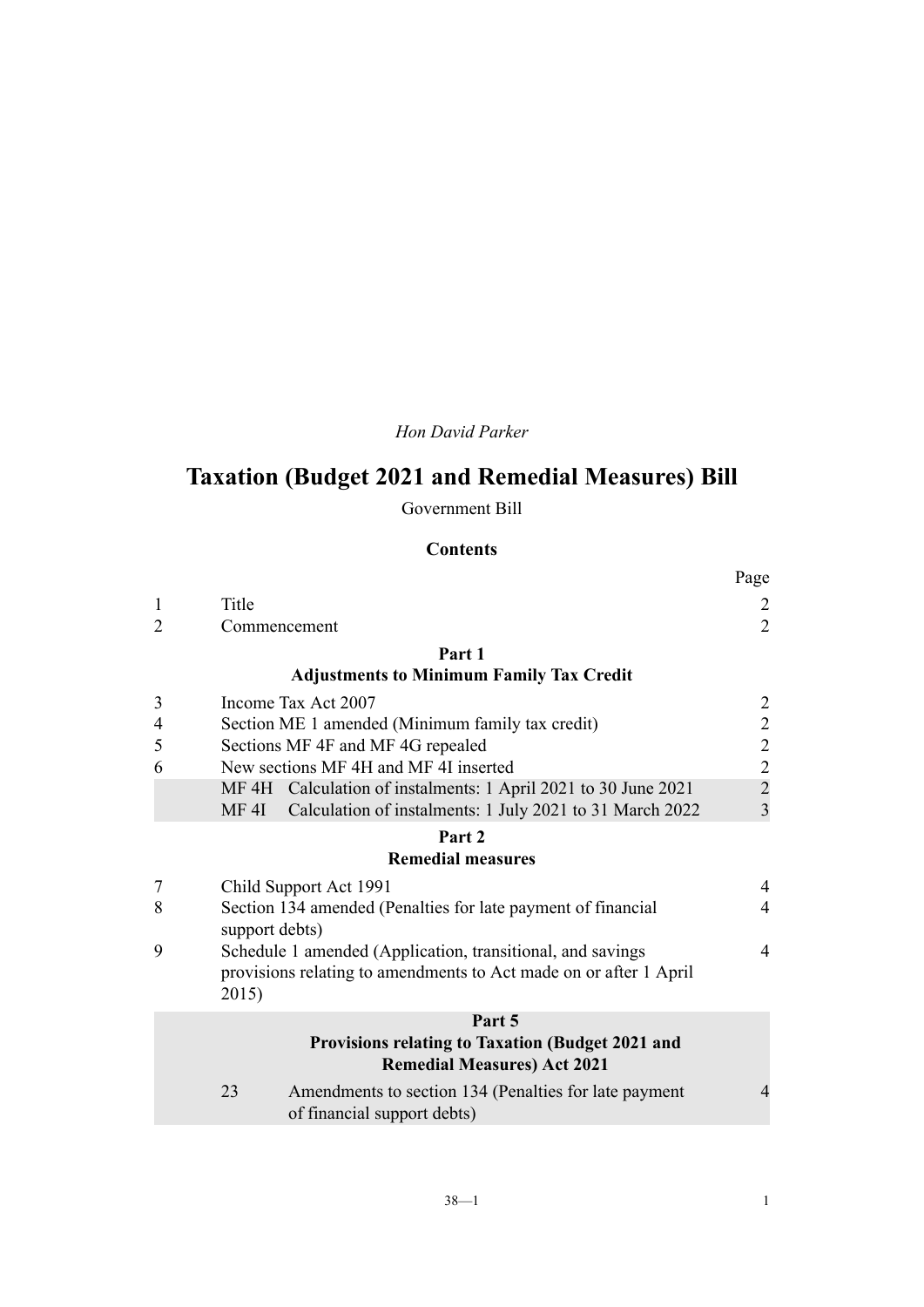#### **The Parliament of New Zealand enacts as follows:**

#### **1 Title**

This Act is the Taxation (Budget 2021 and Remedial Measures) Act 2021.

#### **2 Commencement**

**3 Income Tax Act 2007**

- (1) This Act comes into force on the date on which it receives the Royal assent, 5 except as provided in this section.
- (2) Sections 5, 6, 8(1) and (3), and 9(1) come into force on 1 April 2021.
- (3) Section 4 comes into force on 1 July 2021.
- (4) Sections  $8(2)$  and  $(4)$ , and  $9(2)$  come into force on a date appointed by the Governor–General by Order in Council or, if not earlier brought into force, on 10 1 April 2022.

## **Part 1 Adjustments to Minimum Family Tax Credit**

- **Part 1** amends the Income Tax Act 2007. 15 **4 Section ME 1 amended (Minimum family tax credit)** In section ME 1(3)(a), replace "\$30,576" with "\$31,096". **5 Sections MF 4F and MF 4G repealed** Repeal sections MF 4F and MF 4G. **6 New sections MF 4H and MF 4I inserted** 20 Before section MF 5, insert: **MF 4H Calculation of instalments: 1 April 2021 to 30 June 2021** *When this section applies* (1) This section applies for calculating the amount of an instalment by way of tax credit under section ME 1 (Minimum family tax credit) for the period starting 25 on 1 April 2021 and finishing on 30 June 2021. *Minimum family tax credit formula: section ME 1* (2) The instalments for the tax credit under section ME 1 are calculated using the formula— (prescribed amount – net family scheme income)  $\times$  weekly periods  $\div$  52. 30 *Definition of items in formula* (3) In the formula,—
	- (a) **prescribed amount** is \$30,576:

<span id="page-3-0"></span>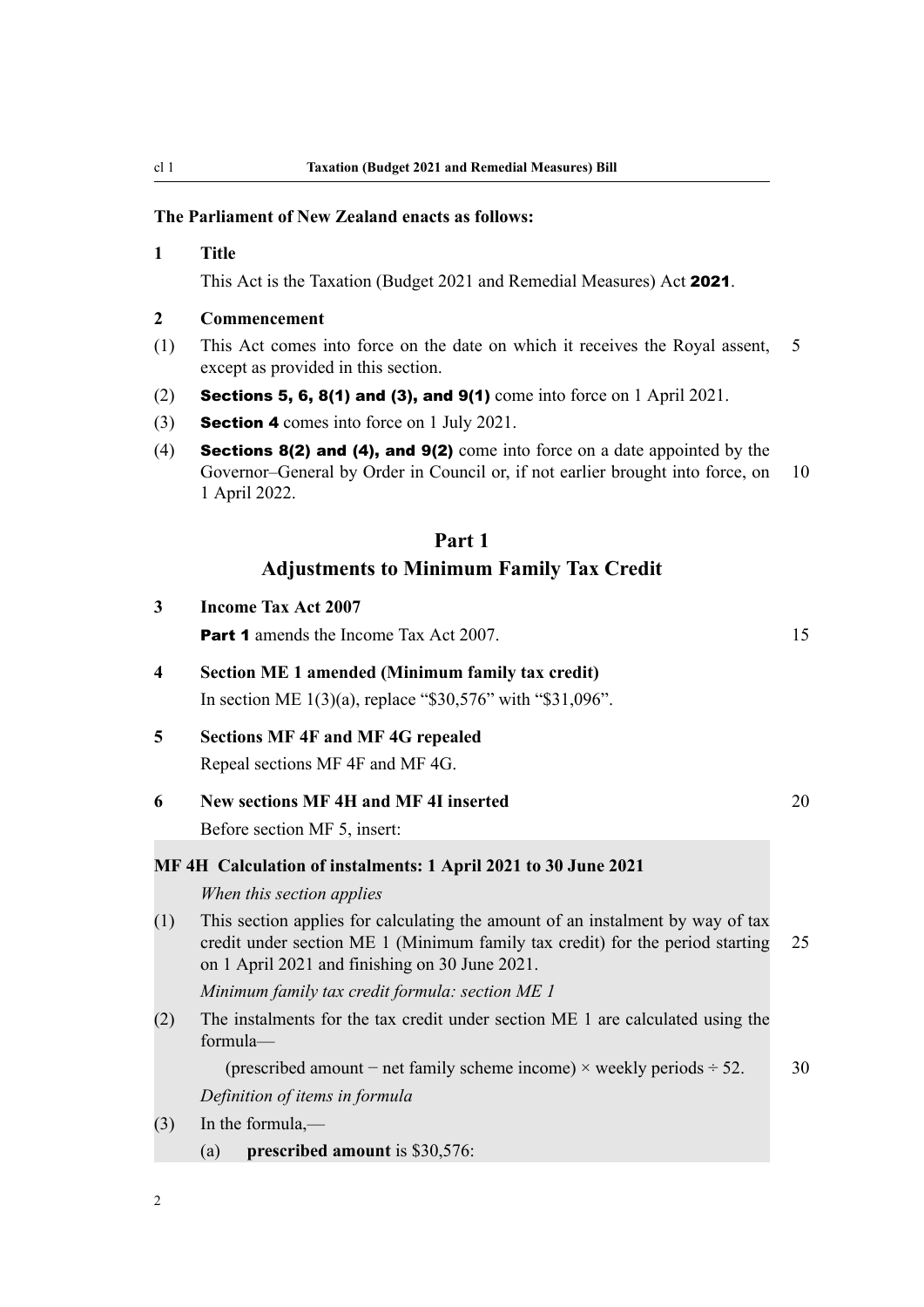<span id="page-4-0"></span>

|     | (b)                                                                                                                                                                                                               | net family scheme income is the net family scheme income, calculated<br>using the formula in section ME 3 (Meaning of net family scheme<br>income), for a relationship period containing the entitlement period, of- |                                                                                                                                                                                                                      |    |  |  |
|-----|-------------------------------------------------------------------------------------------------------------------------------------------------------------------------------------------------------------------|----------------------------------------------------------------------------------------------------------------------------------------------------------------------------------------------------------------------|----------------------------------------------------------------------------------------------------------------------------------------------------------------------------------------------------------------------|----|--|--|
|     |                                                                                                                                                                                                                   | (i)                                                                                                                                                                                                                  | the person; or                                                                                                                                                                                                       |    |  |  |
|     |                                                                                                                                                                                                                   | (ii)                                                                                                                                                                                                                 | their spouse, civil union partner, or de facto partner; or                                                                                                                                                           | 5  |  |  |
|     |                                                                                                                                                                                                                   | (iii)                                                                                                                                                                                                                | the person and their spouse, civil union partner, or de facto part-<br>ner:                                                                                                                                          |    |  |  |
|     | (c)                                                                                                                                                                                                               |                                                                                                                                                                                                                      | weekly periods is the number of periods of 1 week in the entitlement<br>period for which the person is a full-time earner.                                                                                           |    |  |  |
|     |                                                                                                                                                                                                                   |                                                                                                                                                                                                                      | Defined in this Act: amount, civil union partner, de facto partner, entitlement period, full-time earner,<br>minimum family tax credit, net family scheme income, relationship period, spouse, tax credit            | 10 |  |  |
|     |                                                                                                                                                                                                                   |                                                                                                                                                                                                                      | MF 4I Calculation of instalments: 1 July 2021 to 31 March 2022                                                                                                                                                       |    |  |  |
|     |                                                                                                                                                                                                                   |                                                                                                                                                                                                                      | When this section applies                                                                                                                                                                                            |    |  |  |
| (1) | This section applies for calculating the amount of an instalment by way of tax<br>credit under section ME 1 (Minimum family tax credit) for the period starting<br>on 1 July 2021 and finishing on 31 March 2022. |                                                                                                                                                                                                                      |                                                                                                                                                                                                                      |    |  |  |
|     | Minimum family tax credit formula: section ME 1                                                                                                                                                                   |                                                                                                                                                                                                                      |                                                                                                                                                                                                                      |    |  |  |
| (2) | The instalments for the tax credit under section ME 1 are calculated using the<br>formula-                                                                                                                        |                                                                                                                                                                                                                      |                                                                                                                                                                                                                      |    |  |  |
|     | (prescribed amount – net family scheme income) $\times$ weekly periods $\div$ 52.                                                                                                                                 |                                                                                                                                                                                                                      |                                                                                                                                                                                                                      | 20 |  |  |
|     | Definition of items in formula                                                                                                                                                                                    |                                                                                                                                                                                                                      |                                                                                                                                                                                                                      |    |  |  |
| (3) | In the formula,—                                                                                                                                                                                                  |                                                                                                                                                                                                                      |                                                                                                                                                                                                                      |    |  |  |
|     | (a)                                                                                                                                                                                                               |                                                                                                                                                                                                                      | prescribed amount is \$31,096:                                                                                                                                                                                       |    |  |  |
|     | (b)                                                                                                                                                                                                               |                                                                                                                                                                                                                      | net family scheme income is the net family scheme income, calculated<br>using the formula in section ME 3 (Meaning of net family scheme<br>income), for a relationship period containing the entitlement period, of— | 25 |  |  |
|     |                                                                                                                                                                                                                   | (i)                                                                                                                                                                                                                  | the person; or                                                                                                                                                                                                       |    |  |  |
|     |                                                                                                                                                                                                                   |                                                                                                                                                                                                                      | (ii) their spouse, civil union partner, or de facto partner; or                                                                                                                                                      |    |  |  |
|     |                                                                                                                                                                                                                   | (iii)                                                                                                                                                                                                                | the person and their spouse, civil union partner, or de facto part-<br>ner:                                                                                                                                          | 30 |  |  |
|     | (c)                                                                                                                                                                                                               |                                                                                                                                                                                                                      | weekly periods is the number of periods of 1 week in the entitlement<br>period for which the person is a full-time earner.                                                                                           |    |  |  |
|     |                                                                                                                                                                                                                   | Defined in this Act: amount, civil union partner, de facto partner, entitlement period, full-time earner,<br>minimum family tax credit, net family scheme income, relationship period, spouse, tax credit            |                                                                                                                                                                                                                      |    |  |  |
|     |                                                                                                                                                                                                                   |                                                                                                                                                                                                                      |                                                                                                                                                                                                                      |    |  |  |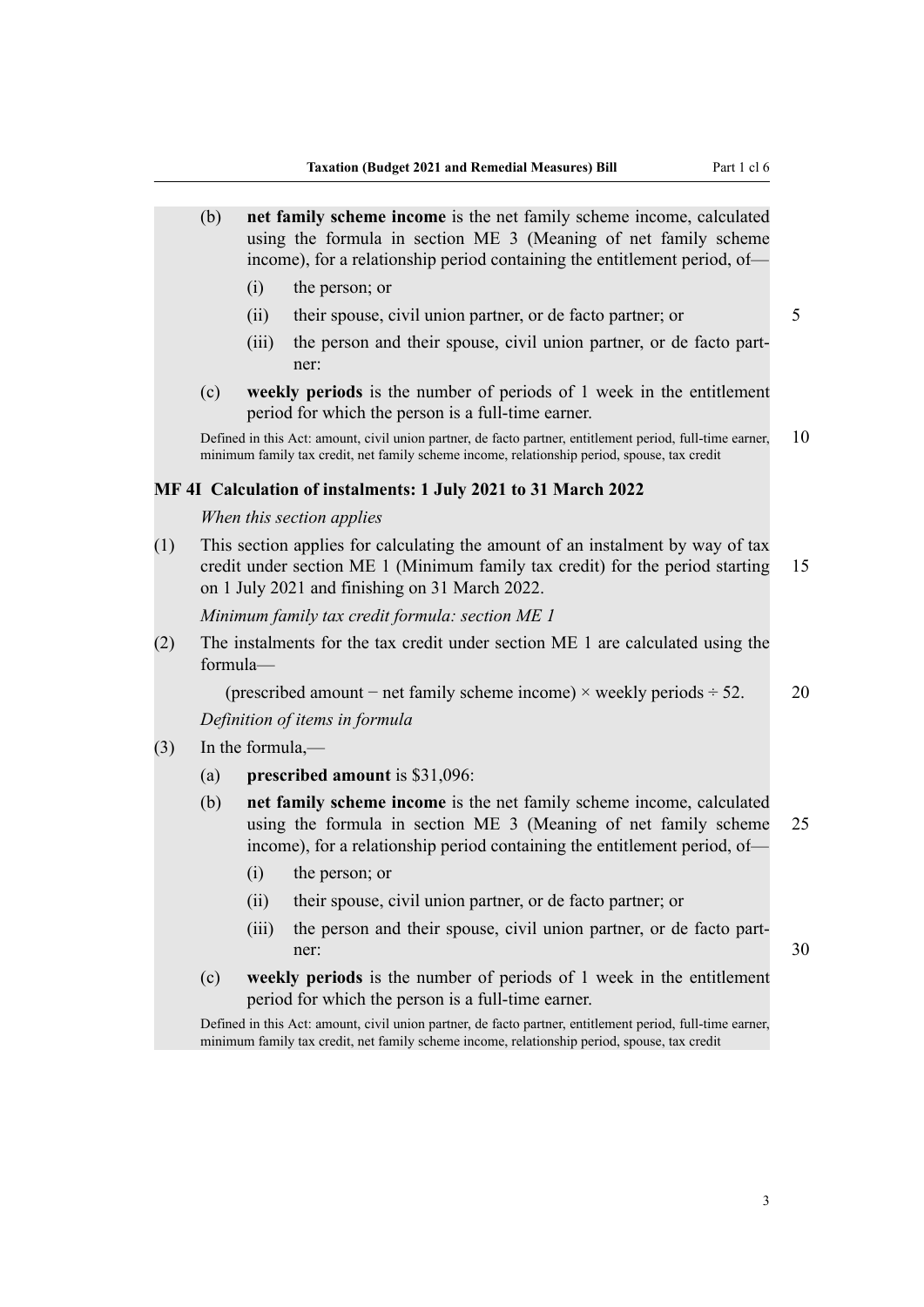## **Part 2**

## **Remedial measures**

## <span id="page-5-0"></span>**7 Child Support Act 1991**

**Part 2** amends the Child Support Act 1991.

- **8 Section 134 amended (Penalties for late payment of financial support** 5 **debts)**
- (1) Replace section 134(2), other than the heading, with:
- (2) At the expiry of the due date, the penalty is the greater of the following amounts:
	- (a) the amount of \$5; and  $10$
	- (b) an amount equal to 2% of the amount of financial support remaining unpaid at the expiry of the due date.
- (2) Replace section 134(2), other than the heading, as inserted by **subsection (1)**, with:
- (2) At the expiry of the due date, the penalty is an amount equal to 2% of the 15 amount of financial support remaining unpaid at the expiry of the due date.
- (3) In section 134(3), replace "27th" with "seventh" in each place where it appears.
- (4) In section 134(3), as inserted by **subsection (3)**, replace "seventh" with "27th" in each place where it appears.
- **9 Schedule 1 amended (Application, transitional, and savings provisions** 20 **relating to amendments to Act made on or after 1 April 2015)**
- (1) Repeal schedule 1, part 4, clause 20.
- (2) After part 4, insert:

#### **Part 5**

## **Provisions relating to Taxation (Budget 2021 and Remedial** 25 **Measures) Act 2021**

**23 Amendments to section 134 (Penalties for late payment of financial support debts)**

The amendments to section 134 made by **section 8(2) and (4)** of the Taxation (Budget 2021 and Remedial Measures) Act **2021** apply to a financial sup- $30$ port debt if the expiry of the seventh day after the due date falls on or after commencement of **section 8(2) and (4)** of that Act, but do not apply to a financial support debt if the expiry of the seventh day after the due date falls before commencement of those provisions.